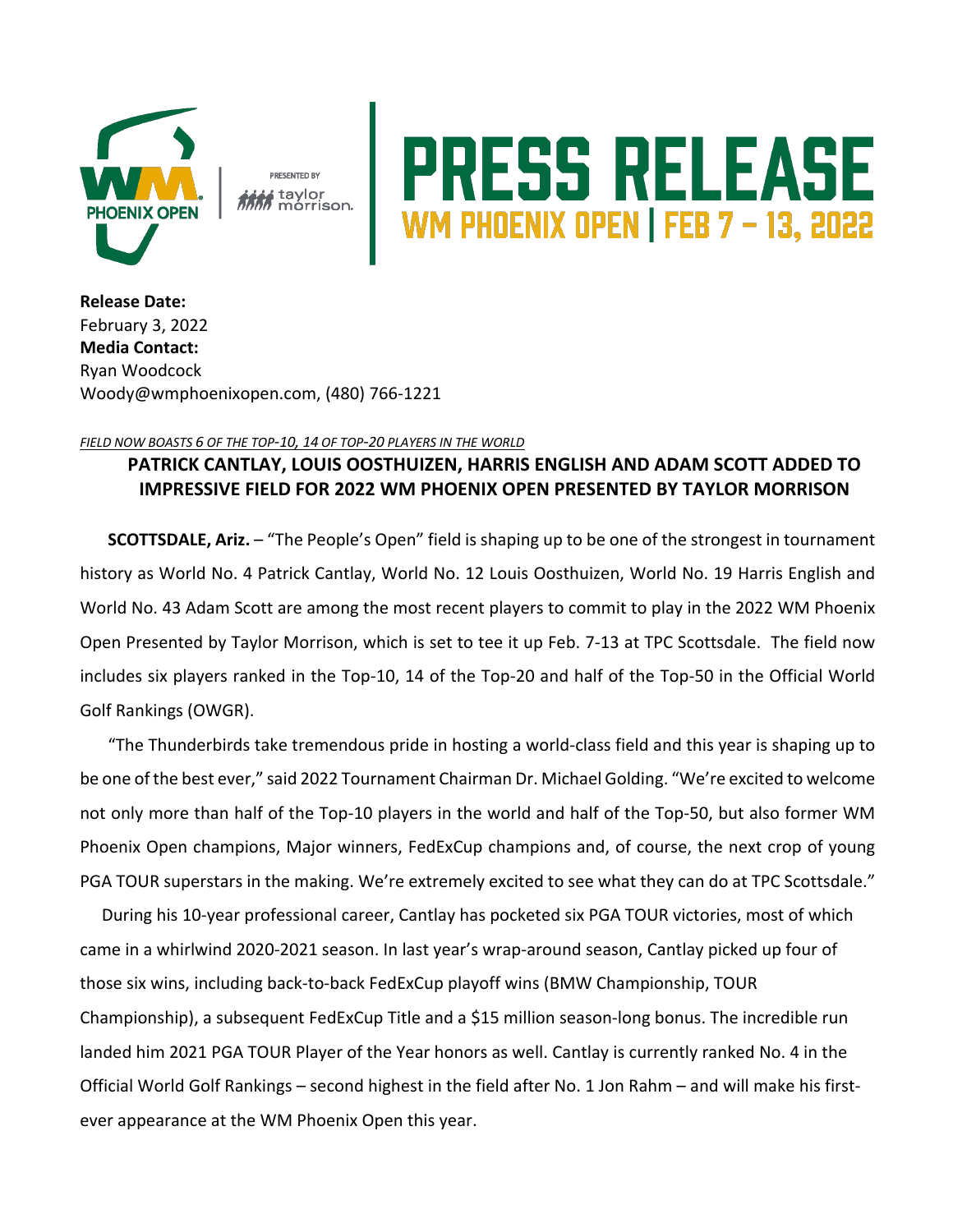Oosthuizen will be making his third start at TPC Scottsdale, a course he seems to like as he has finished solo third (2017) and T-11 (2021) in his previous two outings. The South African has nine European Tour titles to his name to go along with a Major championship victory at the 2010 Open Championship held at the Old Course, where he defeated Lee Westwood by seven shots. He had an outstanding 2020-21 season, carding four runner-up finishes, two third-place finishes and eight Top-10s to finish 14<sup>th</sup> in the final FedExCup standings.

A four-time PGA TOUR winner, English has played in the last 10 WM Phoenix Open tournaments, carding four Top-25 finishes including a third-place finish in 2016. He is coming off arguably his best year on TOUR where he won two events – the Sentry Tournament of Champions and the Travelers Championship. He also placed third at the 2021 US Open – his highest finish in a Major Championship.

A 22-year PGA TOUR veteran and former World No. 1 golfer (2014 season), Scott has 14 PGA TOUR victories, 11 European Tour victories and 31 total professional wins under his belt that include a victory at the 2013 Masters to become the only Australian to win The Masters. Scott played in 19 PGA TOUR events last year making 17 cuts, with his best outing a runner-up finish at the Wyndham Championship.

The star-studded field now features 25 players ranked in the Top-50 of the Official World Golf Rankings, led by Jon Rahm who sits first in the standings and followed closely by Viktor Hovland at 3rd. The other top-ranked players include Cantlay (4), Justin Thomas (7), Xander Schauffele (8), Hideki Matsuyama (10), Oosthuizen (12), Sam Burns (13), Scottie Scheffler (14), Jordan Spieth (15), Tony Finau (17), Brooks Koepka (18), English (19), Abraham Ancer (20), Billy Horschel (24), Matt Fitzpatrick (25), Webb Simpson (30), Talor Gooch (33), Kevin Kisner (36), Max Homa (37), Russell Henley (40), Corey Conners (42), Scott (43), Lucas Herbert (44) and Seamus Power (50).

A field of 132 players will vie for the \$8.2 million purse, the \$1,476,000 first-place check, and 500 FedExCup points. PGA TOUR members have until 5 p.m. on Friday, Feb. 4, to commit to play in the WM Phoenix Open. Eligible players are assigned one of 34 PGA TOUR priority ranking categories based on their past performance on TOUR. The field will continue to change as players with higher priority rankings commit to play in the Open.

The 2022 WM Phoenix Open will take place Feb. 7-13 at TPC Scottsdale. "The People's Open" has been named the Tournament of the Year by the PGA TOUR four times in the past eight years (2014, 2015, 2018, 2019) to acknowledge the tournament's legendary status as one the most unique events in golf. The 2022